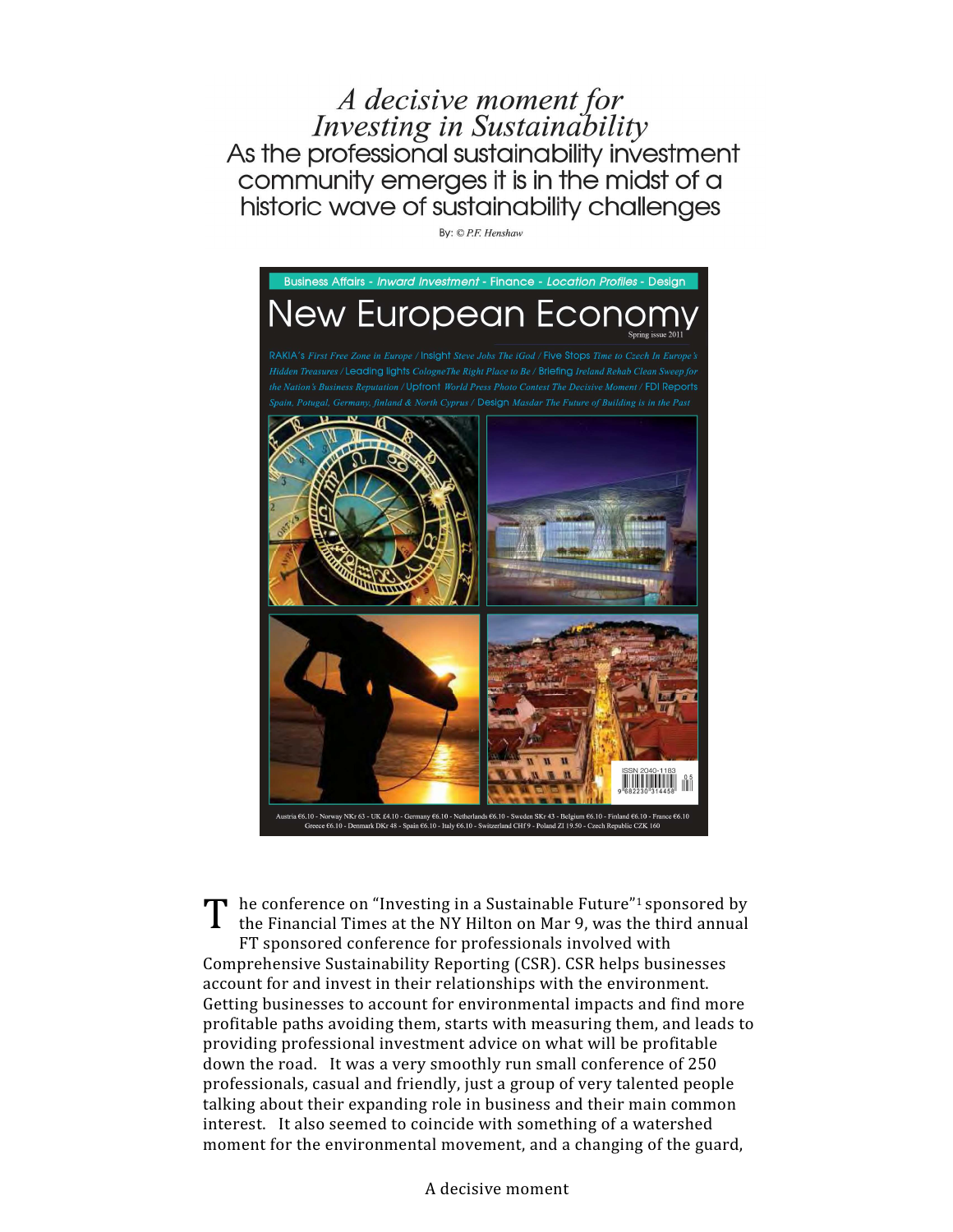as the sustainable investment profession and businesses join forces and both recognize the present crescendo of emerging environmental impacts needing attention. So the theme was "getting up to speed", as more large businesses realize their need for help in understanding what's happening, and that it will become increasingly costly to delay taking the plunge.

As businesses learn about and respond to the tide of increasing business impacts on the environment, and the growing regulatory costs, big business, finance and government are beginning to take more seriously the difficult task of finding more profitable options. The need for help with participating in public/private partnerships responding to environmental concerns is becoming a necessity too, so there's a need to have staffs knowledgeable about the scientific issues as well as methods of working with outside stakeholders. It makes understanding the hidden opportunities and liabilities contained in environmental investment choices closer to equal in importance to profit. It was hardly ever a concern of mainstream investment advisors before. So there's an emerging profession using various new scientific and communication tools being given increasing responsibility for discovering how to steer the economy toward working with the natural world rather than just consuming it.

My own view comes from having started post graduate research in the 1970's studying the natural laws of how "natural business systems" (ecologies, climates, cultures, etc) work together. It was part of looking for how "appropriate technology" could be designed to work the same way. Lots of natural systems seem to both maximize development and minimize conflict to work smoothly, for example. My initial work was instrumenting and studying the daily cycles of energy flow in passive solar buildings. It took some effort to push my own understanding of the basic physics of uncontrolled systems, to understand how complex air current networks emerge and develop. So that gave me a start on finding reliable explanatory principles that a naturalist might use, to understand individual energetic systems in nature by studying their life cycles.

My interest in the conference was in seeing the state of the art, in networking and in learning the language of this changing professional community as it was emerging. It's a rather common occurrence that stakeholders in an environmental issue all speak with knowledge and values that are different enough to make it hard to communicate. One clear example is how very different the languages of finance and the environment are, though they are both about "what works" for the very same subject. Another example is how differently theorists and practitioners in either field speak, as if having little in common too.

 So "getting up to speed" means a variety of things. One was seeing how many people were positively excited by their work and the financial value of their advice, and convinced that changing the way business is done had begun in earnest. As people have developed different ways of accounting for environmental, societal and governance (ESG) issues the accounting has become complex and sometimes unwieldy, though. Two widely used reporting standards are Environmental Performance Impact (EPI) and Global Reporting Initiative (GRI). There are lots of others used by individual professional groups, organizations and businesses as they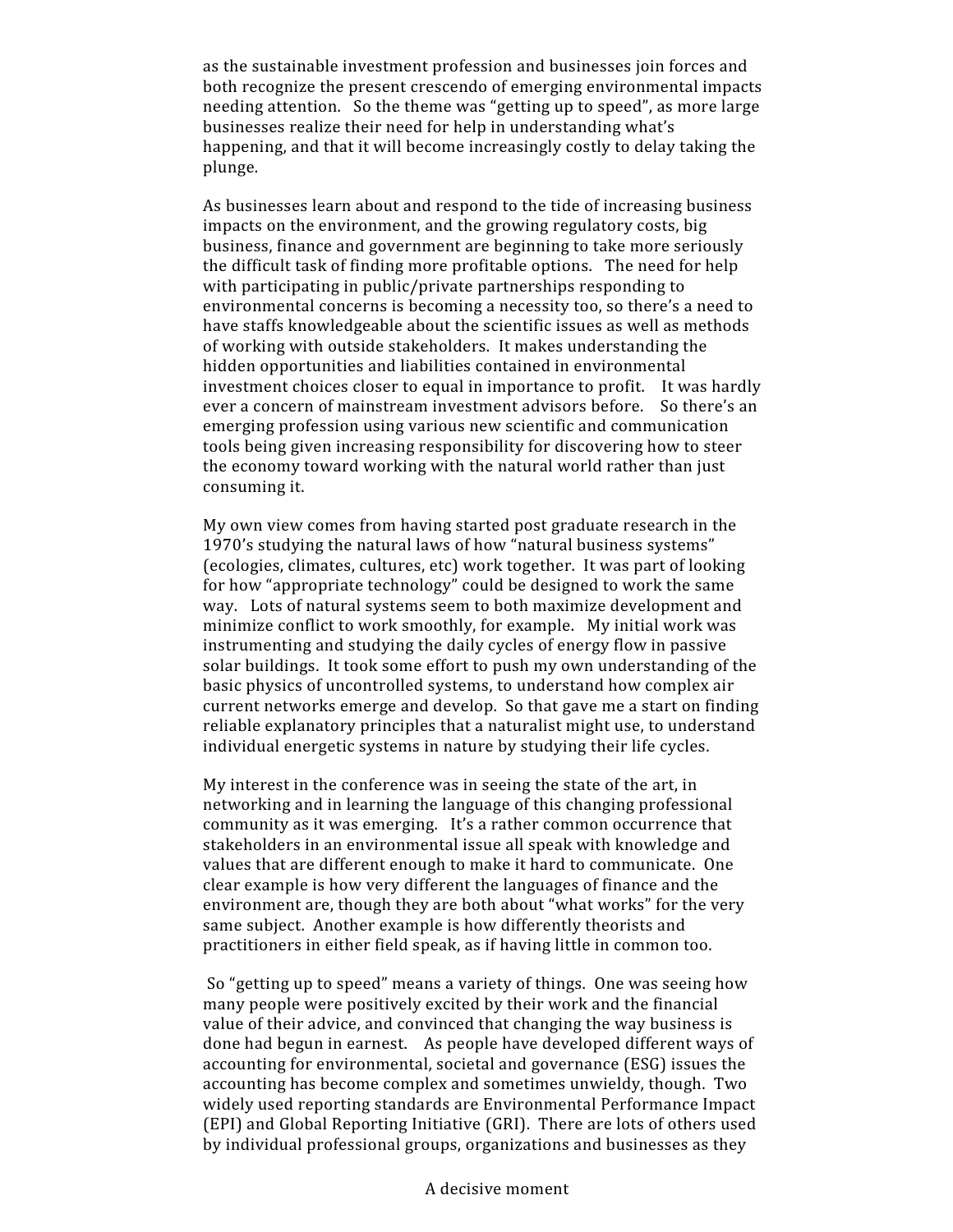develop their own CSR models too. So there is inconsistency and a need for more scientifically rigorous and meaningful measures. There's also a need for a common standard, a fairly simple set of key indicators that everyone does the same way, with others for different levels of sophistication in addition. If government reporting requirements were intended as just that, a standard set of sustainability measures, most businesses would still go beyond them in their own areas of concern.

There was lots of excitement about some of the rather positive earnings numbers that some investments in sustainability seem to be generating. Some of it clearly comes from using this new way of thinking about the world to reveal hidden opportunities that others are missing. That's clearly one of the drives behind the present wave of interest. There's also concern with how far "monetizing nature" should go, and whether setting a price on the environment so investors can trade it as a commodity is the same thing as investing in the environment. Lots of the things being measured as ethical values for investing have unclear measurable effects, is another problem, and so it's not clear what it would mean to put a price on them. Only at a larger conference would there be time to hear technical discussion of the hidden liabilities that might lie in how one measures things.

The afternoon concluded with sessions on "anticipating the risks and finding the opportunities" discussing how to recognize the big challenges ahead. There was discussion of the difficulty of meeting the UN's MDG goals in the face of shortages for water and fertile land, increasing costs of food and fuel resources, lack of funding and continued population growth problems and social instability. Another panel discussed the host of problems related to climate change, and the need for economic strategies and technological solutions that are not yet in evidence. What didn't seem to get focused on is the continuing crescendo of diverse environmental crises itself, and where it might lead. That seems to be what the present moment significant, creating the sense of urgency and finally getting the attention of the business community.

It's that visible escalation of the scope and scale of hidden liabilities for how wealth was created in the past that that naturally gives people the palpable sense that our management of the earth is out of control. It's just as natural for business to respond by changing its attitude, and giving a new profession the job of fixing it. To use a football metaphor, for business to seem to so belatedly ask for help when its environmental impacts are reaching a crescendo like this, is in the character of a "hail Mary pass". It's also a way of responding that shows commitment to changing a whole way of thinking, not quite knowing what's ahead, and so is also both courageous as well as desperate.

So while it's obviously good to be "invited into the board room" in effect, having offered to help business find how to fit in with the natural world , it seems likely to be a combination of both blessings and burdens. The job of curing the global addiction to profiting from consuming ever growing quantities of natural resources, and also continue making a profit, is quite an extraordinary kind of creative task. In addition to creativity, curing addictions also takes both very strict guidance and unwavering emotional support. So the need to think about that part of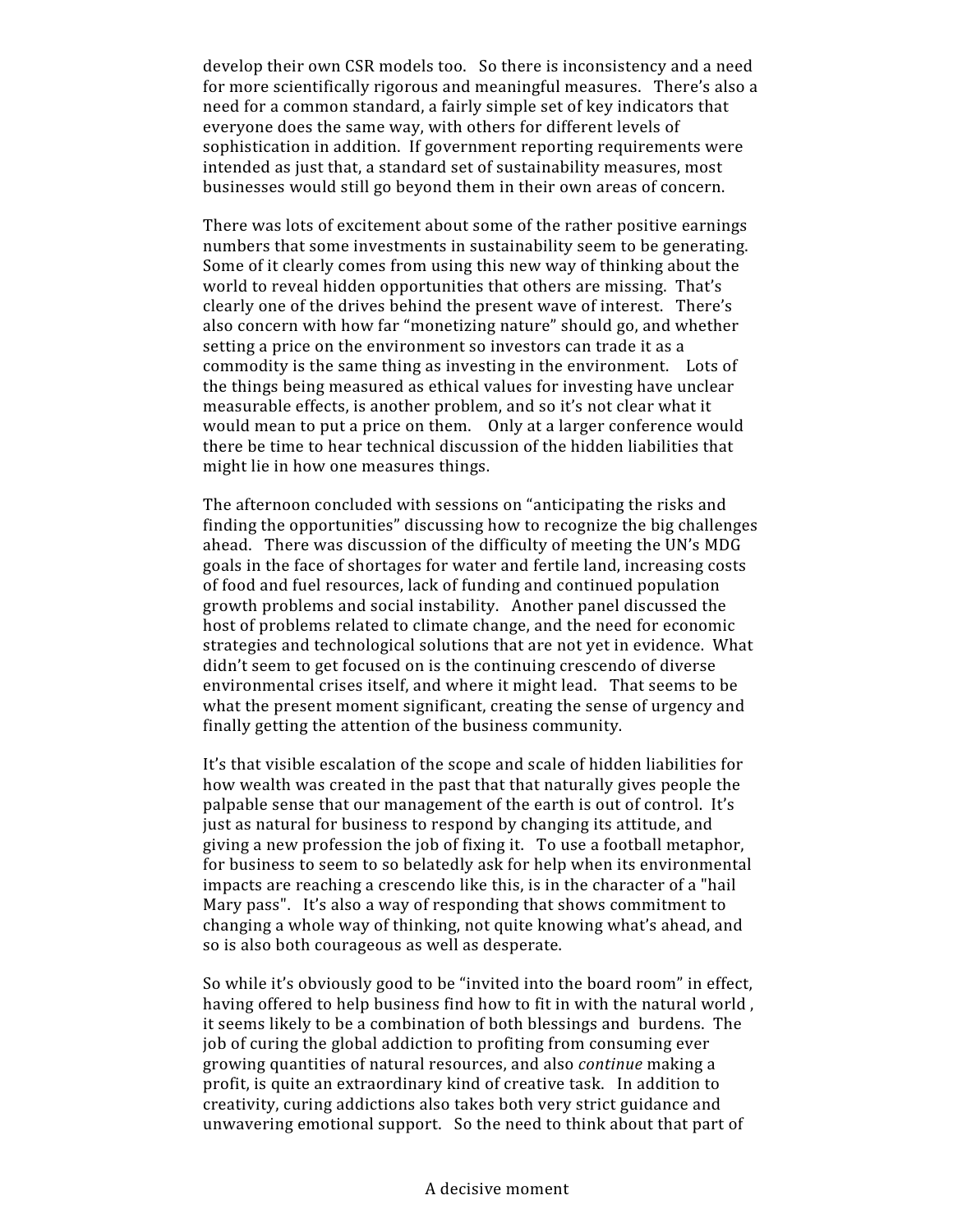the challenge ahead is what I would have wanted to see more discussion of in the closing session.

The other half of this "decisive moment" in the meeting of new business strategies and the earth, is how the earth is responding and how those responses could change. How the economy works as a whole is as different from what its smallest parts do and how they work as the things people talk about are different from workings of our own cells and how they communicate with each other. Different scales of organization speak different languages, so it helps to have a visual image for things on unfamiliar scales. For understanding climate change the graphs of radical temperature change over many centuries had visual impact, and seemed to crystallize the understanding of what climate change meant, for example. Not having that kind of image for pointing to our emerging conflicts with the earth as a whole, seems to have been part of why the public and various professions have kept losing interest in it too.

The four figures below show history curves for fifteen different key measures of the world economy since 1971, when most global economic records started to be recorded. They reflect what people have watched and lived through over the past 40 years. Any reader needs to judge for themselves what they mean, but they're solid data to help in forming an image of the world economy and its present circumstance. I picked curves that seemed to reflect the whole economy's energy resource demands, available supplies, and their recently erupting prices.

To me the curves show food and fuel demand growing faster than supply, leading to a long period of disruptive price escalation, for key resources for which previous prices had long been fairly stable. Figure 1 shows steadily accelerating growth of end goods and services (GDP), rising by a factor of 3.7 over the period, slower growing energy use rising by a factor of 2.5, and near linear population growth by 1.6, at the end of its historic exponential growth.



Figure 1 – IEA World GDP, Purchased Energy and Population

A decisive moment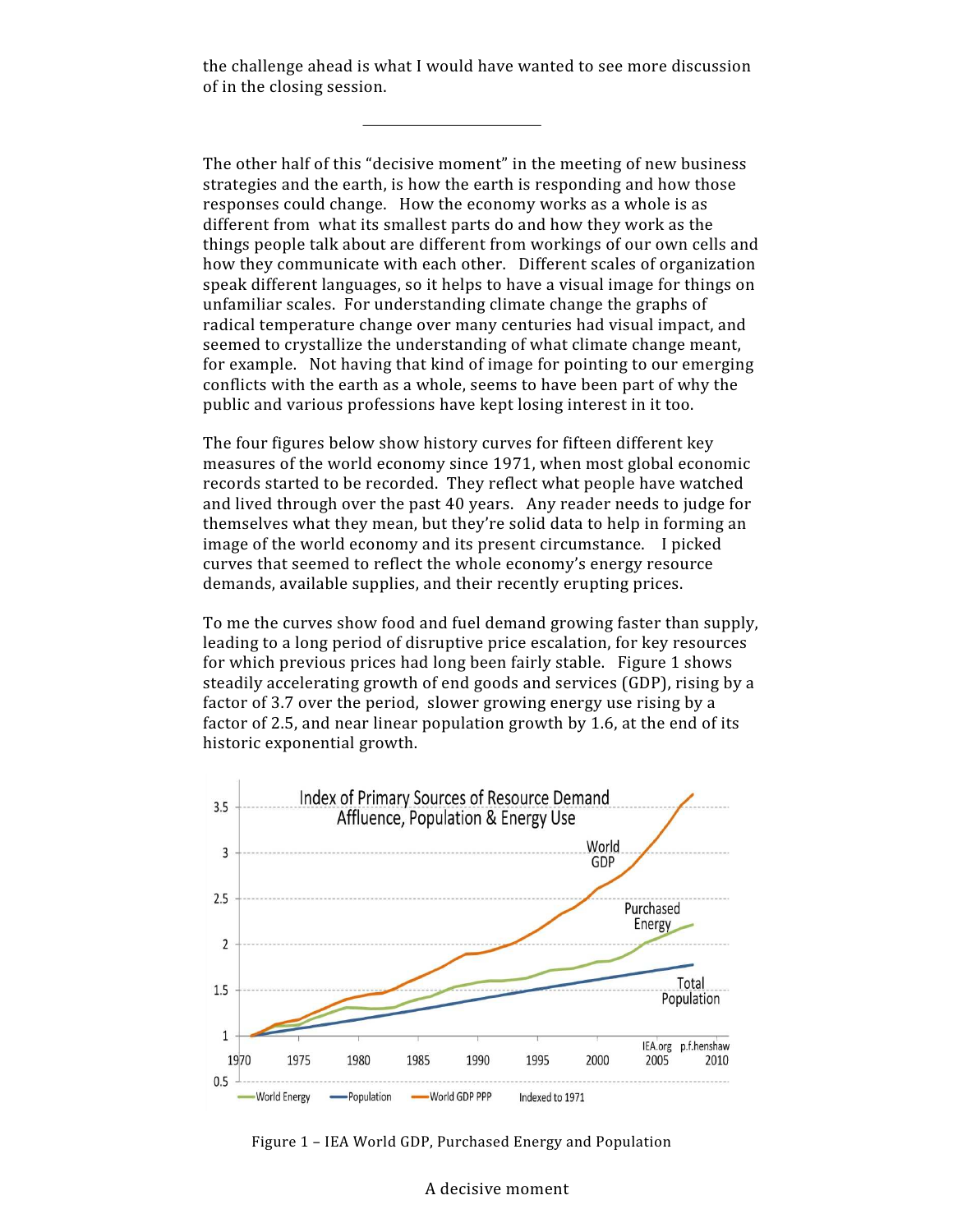

Figure 2 - FAO World Grain and Meat Production index, est. share of Grain not for meat, and EIA Crude Oil

Figure 2 shows relatively lagging resource supplies, with only the production of livestock increasing steadily along with world economic growth and energy consumption. With more people and more wealth there's been a completely flat supply of cereals not fed to livestock since around 1990. An increasing share of that has also been going to ethanol production for liquid fuel, in addition to being used increasingly for animal feed.

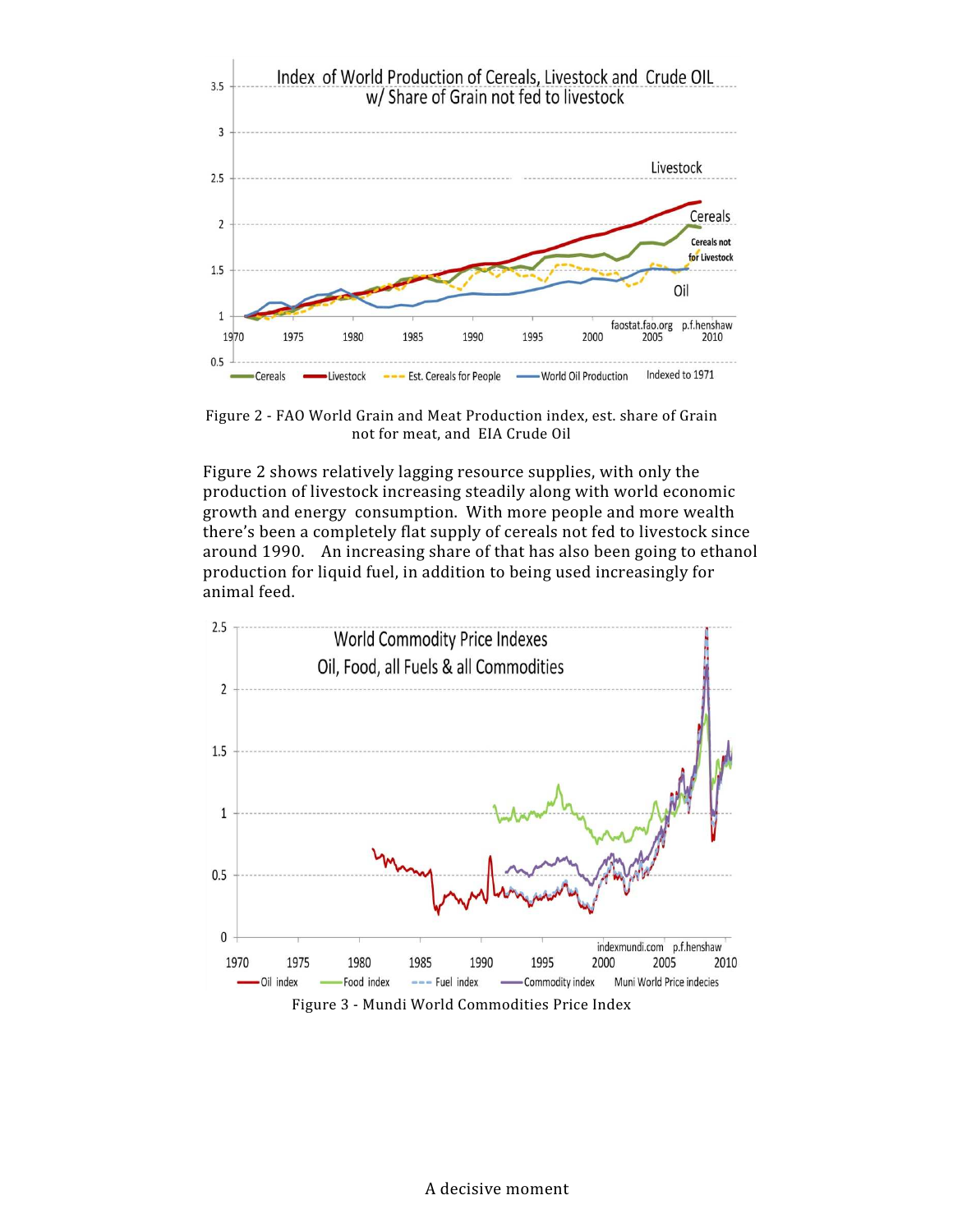

Figure 4 - Mundi World Energy Prices in \$/Mbtu

The question is how those elemental forces are connected to what is seen in Figures 3 & 4, a decade long global eruption of the whole spectrum of food and fuel resource prices, still raging. Why would a "grain shortage" seem to cause radical increases in all commodity prices together, including coal, oil, and natural gas? Well it's partly because people need to eat, and in a shortage they'll pay more, responding to demand exceeding supply by paying whatever is necessary. It's not a matter of food resources going to zero, but a matter of demands by wealthy economies growing exponentially when resource supplies are not.

You can tell it's a natural behavior of the whole world economy because the price curves are all moving together as a single phenomenon, and,… that it neither has a name yet, nor has it been recognized as a subject to talk about in the media. That seems to make it clear that it's a natural event. When you look at it you'd think someone would really take notice, but it hasn't been in the news as the enduring global phenomenon it evidently is. Part of what's so fascinating about it is that this apparent sharp collision between growth and natural limits is exactly what the environmental movement and scientists have been talking about approaching for so long. Seemingly no one noticed when it actually happened, though, because of not knowing what it would look like when it did.

Persistently increasing demand exceeding supply is what Malthus described in the early 1800's as a naturally caused tragedy of the commons, for exponential population growth naturally outstripping food resources. It's a riddle of failure by success, that people appear not to have been able to culturally understand or respond to. If it were only that growth systems need to devote the proceeds of growth to something else, fairly practical solutions would seem possible. With human societies being so complex, and people mostly only aware of their own domain, such behaviors of the whole system can be deeply imbedded in all kinds of things, that are both hard to trace and quite impossible to widely discuss.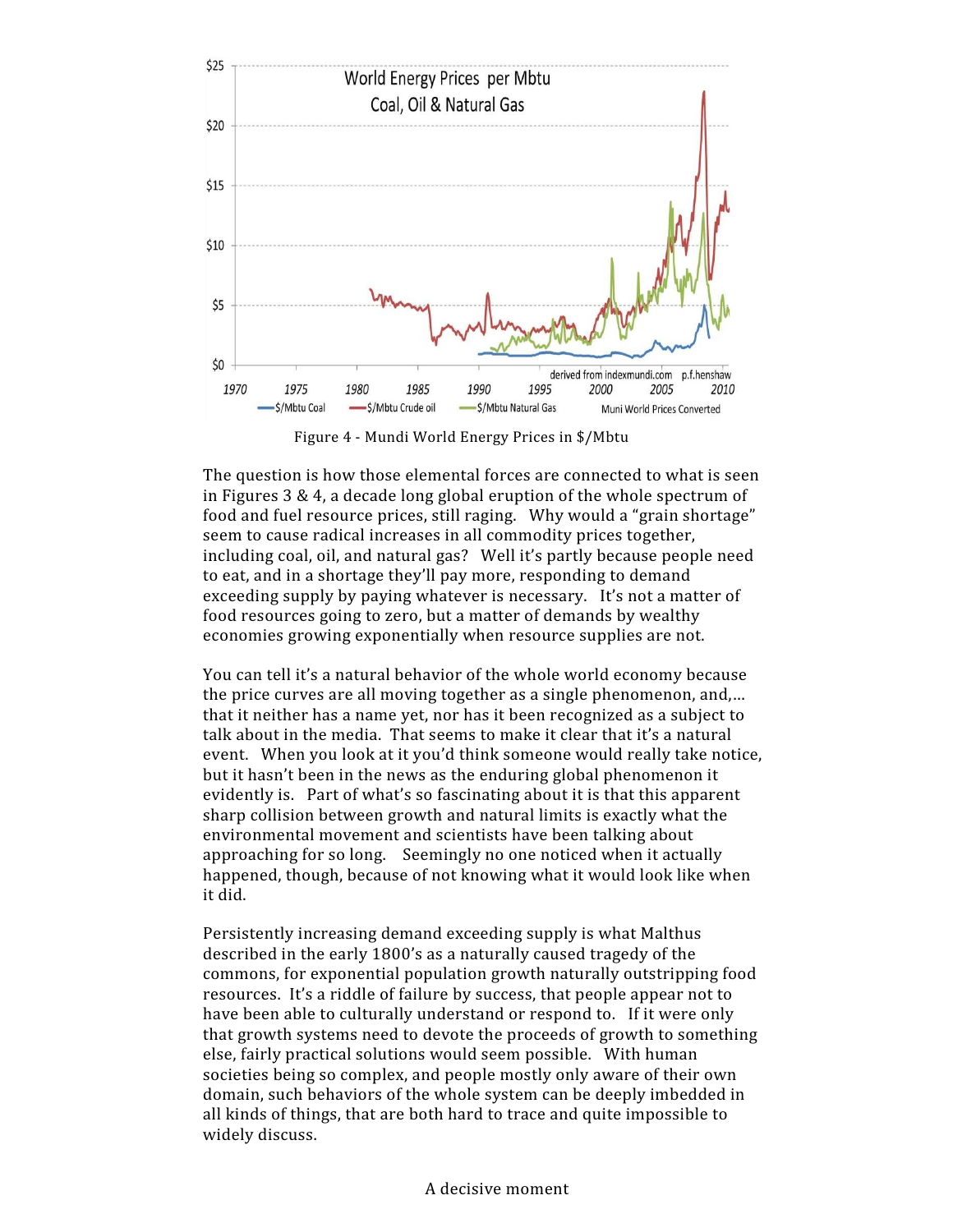That no one is in a position to "change the system" is a rather common perception. The interesting evidence running counter to that is that people in their own domains do intuitively understand the problem of needing to limit efforts while they're still profitable rather well. No one at all would choose to run their lives like a population bomb. There are also many kinds natural systems to study, that evidently maximize their development but also keep working smoothly, managing to avoid ending their organized lives with waves of conflicts at natural limits.

The first sign of the apparent present global crisis of demand exceeding supply seems to be in the price of natural gas, in 2001, when the price suddenly quadrupled (Figure 4). That's the first time that the graphically clear shape of "market panic" appears, to then be followed by many others in succession. If you study the problem you find key exchangeable resources, that sometimes switch back and forth between serving food and fuel demands. When there is surplus supply they provide flexibility in relieving pressures on food and fuel needs, like arable land for growing either food or fuels, and natural gas to use either to make fertilizer or for fuel. Panic pricing in markets reflects an extreme inability to predict the price, as if multiple markets are going after the same resource, having made plans to get supplies at one price, but then having to bid up the price when there is unexpected demand from others to compete with. The story here may have other important features, but it's the general kind of story one is looking for to explain profit seeking by cost minimizing people, evidently cooperating worldwide, to drive prices through the roof.

Market panics are not usually just a matter of market manipulation, but an effect of normal profit seeking as resource markets operate in conditions of both inflexible demand and inflexible supply, that also invite manipulation too. It's a phenomenon of how the global network of resource exchanges works as a whole, evidently responding in a panic to the quite accumulation of signals from nature that she was going to keep raising the price. The usual pattern in the past was for prices to reflect the practical costs of production, but that only works when there is spare capacity.

Why over ten years this new phenomenon didn't become a familiar story in the news seems to be that this is something both long predicted and very new. This is would actually seem to be the very first time mankind has created scarcity by running up against the practical resource limits of increasing productivity to get more resources from the earth. Nature always had spare capacity before, and our economic system still operates on the myth the it forever will too. That we've never seen this before then seems to be a good reason for it looking quite unfamiliar.

What "snapped" in 2001 seems to be explained by the principle of elasticity, that pushing the elasticity of anything to its limits comes to a point of rigidity before failure. So if that's the narrative you're exploring for what happened, the hypothesis to test would be that the elasticity of the supply network as a whole reached its point of rigidity in 2001. Then the market system started to respond by exaggerating inequities instead of distributing them.